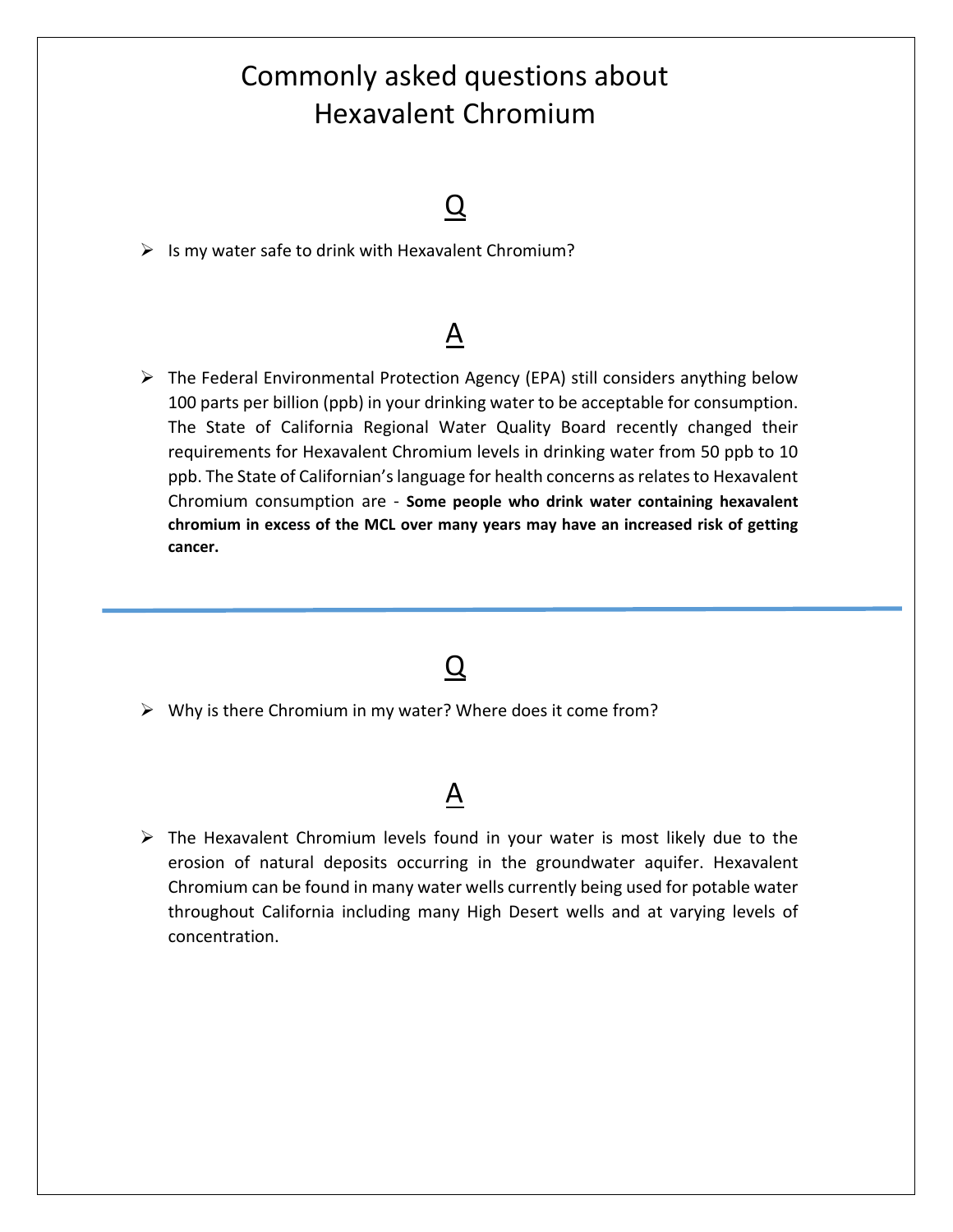# Commonly asked questions about Hexavalent Chromium

### $\bm{\mathsf{U}}$

 $\triangleright$  I just found out about this, how have you notified customers?

## $\underline{A}$

 $\triangleright$  The Water and Sanitation Division has been proactively notifying our Oak Hills customers about the Hexavalent Chromium in their drinking water since 2001 even though the average levels detected for Hexavalent Chromium in your drinking water have always been well below 50 ppb which the State of California considered acceptable until recently.

From 2001 until 2017, the Consumer Confidence Reports (CCR) and more recently post cards with web links to those CCR's are mailed to customers Oak Hills annually. These reports containing information and the levels of Hexavalent Chromium detected for that year. While the levels detected from test to test can vary slightly, your overall water quality did not change, the regulation changed. You can find your most recent report here:

http://www.specialdistricts.org/Modules/ShowDocument.aspx?documentid=2637

### Q

 $\triangleright$  What is being done about this? Don't you have to provide water below the MCL to customers now?

#### A

 $\triangleright$  The Division has budgeted for and completed piloting treatment testing options for reduction of the natural occurring Hexavalent Chromium. The new regulation for Hexavalent Chromium was rescinded by the State on September 11, 2017. While the Division anticipates a new MCL will be created, there is currently no MCL for Hexavalent Chromium.